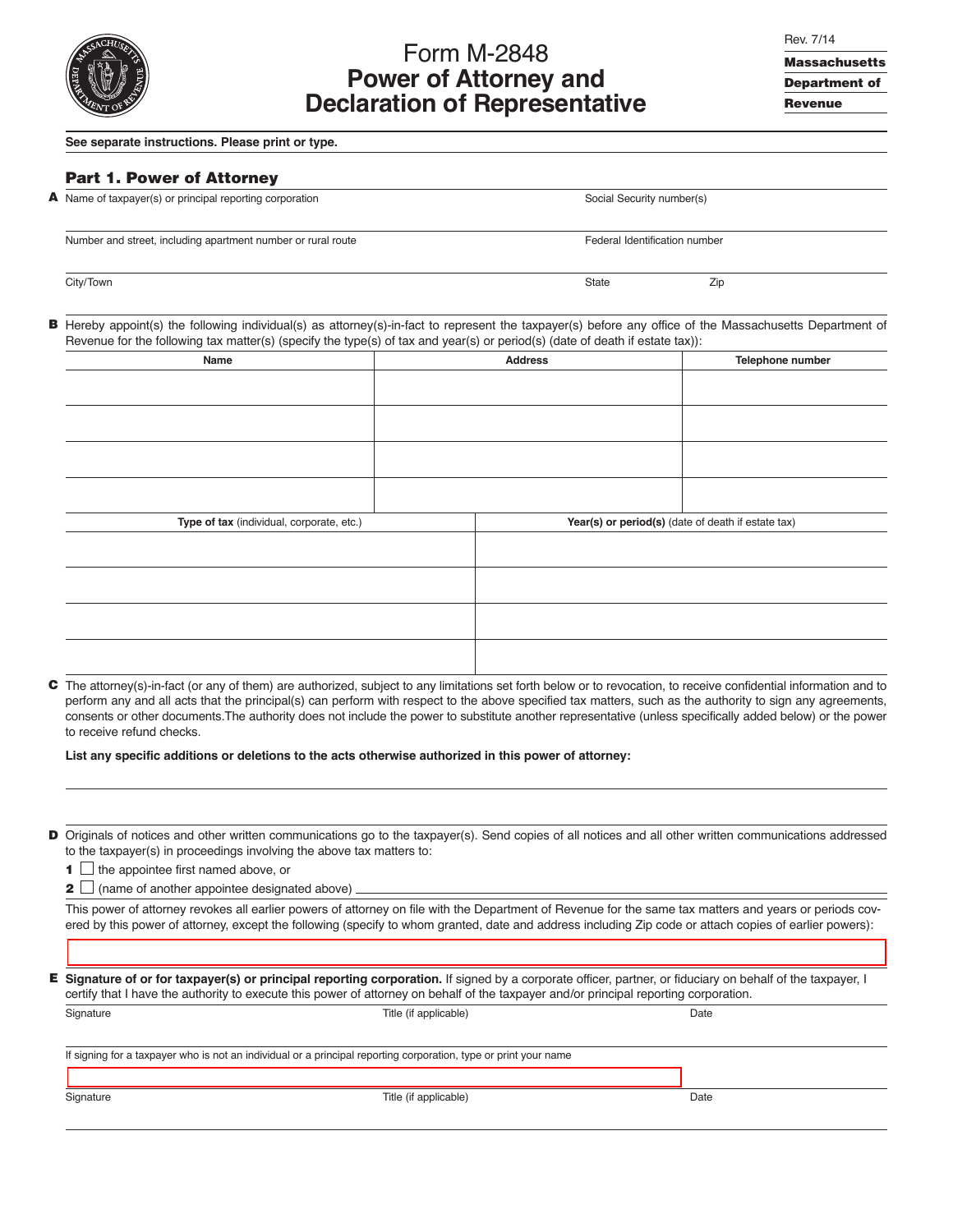F If the power of attorney is granted to a person other than an attorney, certified public accountant, public accountant or enrolled agent, the taxpayer(s) signature must be witnessed or notarized below.

The person(s) signing as or for the taxpayer(s) (check and complete one):  $\Box$  is/are known to and signed in the presence of the two disinterested witnesses whose signatures appear here:

| $\Box$ is/are known to and signed in the presence of the two distributested withesses whose signatures appear here: |      |  |
|---------------------------------------------------------------------------------------------------------------------|------|--|
| Signature of witness                                                                                                | Date |  |
| Signature of witness                                                                                                | Date |  |
| appeared this day before a notary public and acknowledged this power of attorney as a voluntary act and deed.       |      |  |
| Signature of notary                                                                                                 | Date |  |

# Part 2. Declaration of Representative. All representatives must complete this section.

I declare that I am not currently under suspension or disbarment from practice within the Commonwealth or in any jurisdiction, that I am aware of regulations governing the practice of attorneys, certified public accountants, public accountants, enrolled agents and others, and that I am one of the following:

- **1** a member in good standing of the bar of the highest court of the jurisdiction shown below;
- **2** duly qualified to practice as a certified public accountant or public accountant in the jurisdiction shown below;
- **3** enrolled as an agent under the requirements of Treasury Department Circular No. 230;
- **4** a bona fide officer of the taxpayer organization or principal reporting corporation;
- **5** a full-time employee of the taxpayer;
- **6** a member of the taxpayer's immediate family (spouse, parent, child or sibling);
- **7** a fiduciary for the taxpayer;
- **8** other (attach statement)

and that I am authorized to represent the taxpayer identified in Part 1 for the tax matters specified there.

| <b>Designation</b> (insert appropriate<br>number from above list) | Jurisdiction (state, etc.)<br>or enrollment card number | Signature | Date |
|-------------------------------------------------------------------|---------------------------------------------------------|-----------|------|
|                                                                   |                                                         |           |      |
|                                                                   |                                                         |           |      |
|                                                                   |                                                         |           |      |
|                                                                   |                                                         |           |      |
|                                                                   |                                                         |           |      |

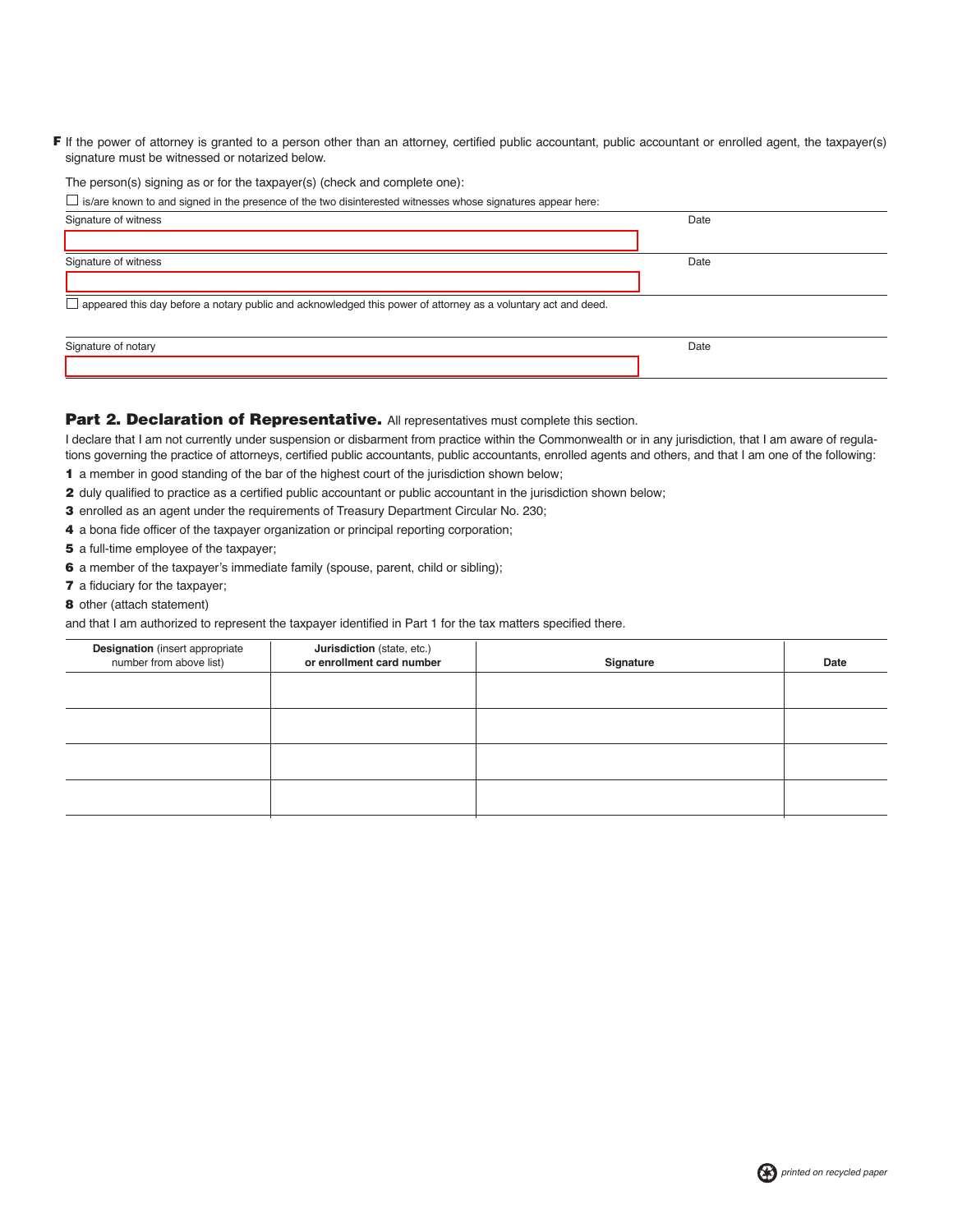# Form M-2848 Instructions

#### **General Information**

To protect the confidentiality of tax records, Massachusetts law generally prohibits the Department of Revenue from disclosing information contained in tax returns or other documents filed with it to persons other than the taxpayer or the taxpayer's representative. For your protection, the Department requires that you file a power of attorney before it will release tax information to your representative. The power of attorney will also allow your representative to act on your behalf to the extent you indicate. Use Form M-2848, Power of Attorney and Declaration of Representative, for this purpose if you choose. You may file a power of attorney without using Form M-2848, but it must contain the same information as Form M-2848 would.

You may use Form M-2848 to appoint one or more individuals to represent you in tax matters before the Department of Revenue. You may use Form M-2848 for any matters affecting any tax imposed by the Commonwealth, and the power granted is limited to these tax matters.

**For certain corporate excise matters under G.L. Ch. 63.** By executing this agreement an officer of a principal reporting corporation filing under G.L. Ch. 63, § 32B represents that the principal reporting corporation is authorized to execute this agreement as agent for all corporations that participated in, or were required to participate in, such filing for any component of the corporate excise reported or required to be reported under any section of G.L. Ch. 63 by any such corporation whether relating to the income measure, non-income measure, or a minimum excise tax liability under the corporate excise.

A principal reporting corporation acts on behalf of all corporations that participated in, or were required to participate in, a filing under G.L. Ch. 63, § 32B, as stated in the preceding paragraph. Consequently, in the case of such a filing by a principal reporting corporation, the references in this agreement to "taxpayer(s)" shall include all such corporations.

Filing the Power of Attorney. You must file the original, a photocopy or facsimile transmission (fax) of the power of attorney with each DOR office in which your representative is to represent you. You do not have to file another copy with other DOR officers or counsel who later have the matter under consideration unless you are specifically asked to provide an additional copy.

**Revoking a Power of Attorney.** If you previously filed a power of attorney and you want to revoke it, you may use Form M-2848 to change your representatives or alter the powers granted to them. File the form with the office of DOR in which you filed the earlier power. The new power of attorney will revoke the earlier one for the same matters and tax periods unless you specifically state otherwise.

If you want to revoke a power of attorney without executing a new one, send a signed statement to each office of DOR in which you filed the earlier power of attorney you are now revoking. List in this statement the name and address of each representative whose authority is being revoked.

### **How to Complete Form M-2848**

#### **Part 1. Power of Attorney**

#### **A. Taxpayer's name, identification number and address.**

**a. For individuals.** Enter you name, social security number and address in the space provided. If joint returns involved, and you and your spouse are designating the same representative(s), also enter your spouse's name and social security number and your spouse's address (if different).

**b. For a corporation, partnership or association.** Enter the name, federal identification number and business address. If the Power of Attorney for a partnership will be used in a tax matter in which the name and social security number of each partner have not previously been sent to DOR, list the name and social security number of each partner in the available space at the end of the form or on an attached sheet.

**c. For a principal reporting corporation.** Enter the name, federal identification number and business address of the principal reporting corporation.

**d. For a trust.** Enter the name, title and address of the fiduciary, and the name and federal identification number of the trust.

**e. For an estate.** Enter the name, title and address of the decedent's personal representative, and the name and identification number of the estate. The identification number for an estate is the decedent's social security number and includes the federal identification number if the estate has one.

**B. Appointee.** Enter the name(s), address(es) and telephone number(s) of the individual(s) you appoint. Your representative **must** be an individual and may not be an organization, firm or partnership.

**C. Tax matters and years or periods.** Consider each tax imposed by the Commonwealth for each tax period as a separate tax matter. In the columns provided, clearly identify the type(s) of tax(es) and the year(s) or period(s) for which the power is granted. You may list any number of years or periods and types of taxes on the same power of attorney. If the matter relates to estate tax, enter the date of the taxpayer's death instead of the year or period.

If the power of attorney will be used in connection with a penalty that is not related to a particular tax type, such as personal income or corporate, enter the section of the General Laws which authorizes the penalty in the "type of tax" column.

**D. Powers granted by Form M-2848.** Your signature on Form M-2848 authorizes the individual(s) you designate (your representative or "attorneyin-fact") generally to perform any act you can perform. This includes executing waivers and offers of waivers of restrictions on assessment or collection of deficiences in taxes, and waivers of notice of disallowance of a claim for credit or refund. It also includes executing consents extending the legally allowed period for assessment or collection of taxes. The authority does not include the power to substitute another representative (unless specifically added to Form M-2848) or the power to receive refund checks.

If you do not want your representative to be able to perform any of these or other specific acts, or if you want to give your representative the power to delegate authority or substitute another representative, insert language excluding or adding these acts in the blank space provided.

**E. Where you want copies to be sent.** The Department of Revenue routinely sends originals of all notices to the taxpayer. You may also have copies of all notices and all other written communications sent to your representative. Please check box 1 if you want copies of all notices or all com munications sent to the first appointee named at the top of the form. Check box 2 if you want copies sent to one of your other appointees. In this case, list the name of the appointee.

**F. Signature of taxpayer(s).** For individuals: If a joint return is involved and both spouses will be represented by the same individual(s), both must sign the power of attorney unless one authorizes the other (in writing) to sign for both. In that case, attach a copy of the authorization. However, if the spouses are to be represented by different individuals, each may execute a power of attorney.

For a partnership: All partners must sign unless one partner is authorized to act in the name of the partnership. A partner is authorized to act in the name of the partnership if under state law the partner has authority to bind the partnership.

For a corporation or association: An officer having authority to bind the entity must sign.

For a principal reporting corporation: An officer having authority to bind the principal reporting corporation of a combined group.